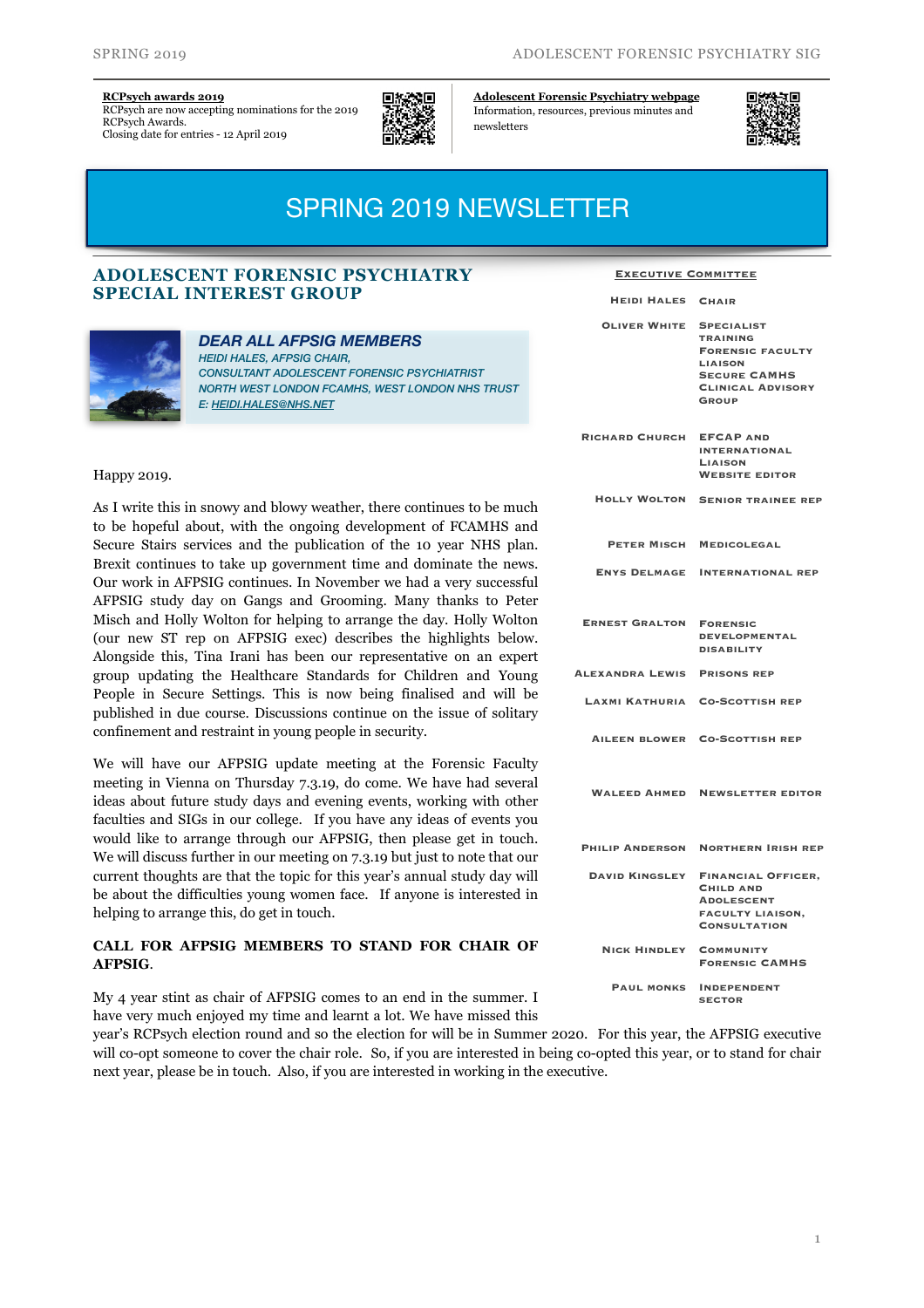

### *A STOLEN CHILDHOOD: GANGS AND GROOMING – 19/11/18 (A REPORT FROM THE CONFERENCE) HOLLY WOLTON*

*ST4 CHILD AND ADOLESCENT SPECIALTY TRAINEE* 

The Annual Adolescent Forensic Psychiatry Conference took place [on the 19th of November](x-apple-data-detectors://15) at the Royal College of Psychiatrists in London. It focussed on a topic which is of great interest not only for mental health professionals but also medical specialists, politicians and members of the public. The title of the conference was; 'A Stolen Childhood: Gangs and Grooming', which is a regular point of discussion in the news currently.

The one day conference included talks from; senior medics working on the frontline who treated victims of gang related violence, policemen and social workers working with these young people, and, the MP for Stockport, Anne Coffey. The day also included a presentation on research on how social media is being used by gangs and a fascinating and thought provoking talk by Ebinehita Iyere, who works for Peer Power and has personal experience of gangs.

We heard about new interventions that are being used in forensic services to help individuals who have been convicted of gang related offences. The day closed with a panel discussion about how we can work together to help young people who are involved in gangs, and reduce youth violence. The importance of a multi-agency approach was identified, as well as involving the families and communities as much as possible and universal parent training. Young people involved in these gangs wanted mental health services to be more approachable and accessible if they were trying to get out of a gang.

With over 100 attendees, the organising committee received positive feedback about the day and we hope that the conference has ignited further interest in this sub-specialty of psychiatry.



*SCOTLAND UPDATE DR AILEEN BLOWER CONSULTANT FORENSIC ADOLESCENT PSYCHIATRIST* 

Whilst Scotland has gone quiet in this newsletter for the past 3 years, much has been afoot up north. Colleagues from other jurisdictions will be pleased to learn of the Bill to raise the Minimum Age of Criminal Responsibility in Scotland from 8 to 12 years. Efforts to further decriminalise children who "offend" continues to present interesting challenges to the reporting and management of harmful conduct in younger people.

Our 2017-27 mental health strategy includes several "Actions" of relevance to the prevention and management of high risk behaviours in children and young people. These range from parenting programmes for under 5's, pathways for young people on the margins of secure care and development of highly specialist inpatient services. Plans for the first dedicated secure adolescent unit in Scotland are well underway, and we are ever grateful to support from colleagues from NHS England Forensic CAMHS Network for guidance and encouragement in this long term "project".

Meantime, the Mental Welfare Commission for Scotland continues to identify a small but important number of young adolescent admissions to PICU and other locked adult wards. We also note the continuing movement of vulnerable young people across the British Isles to access care. Hopefully the situation will improve, as we see more impetus toward development of specialist inpatient care for under 18's with acute psychiatric needs and/or learning disability.

Our regional networks support intensive home-based treatment which has improved access to the three generic adolescent units. However, the task of managing high risk patients in the community remains a challenge for hardpressed Tier 2/3 CAMHS, as most areas have no dedicated Forensic services. With new clinical leadership in the West of Scotland, plans are being revived for regional FCAMHS provision. Exciting work has also been done around pathways, standards and outcomes for secure accommodation in Scotland.

Change is now being driven by a new Children and Young People's Taskforce with wide-ranging remit to modernise mental health services for 0-24 year old's across all sectors. A task indeed!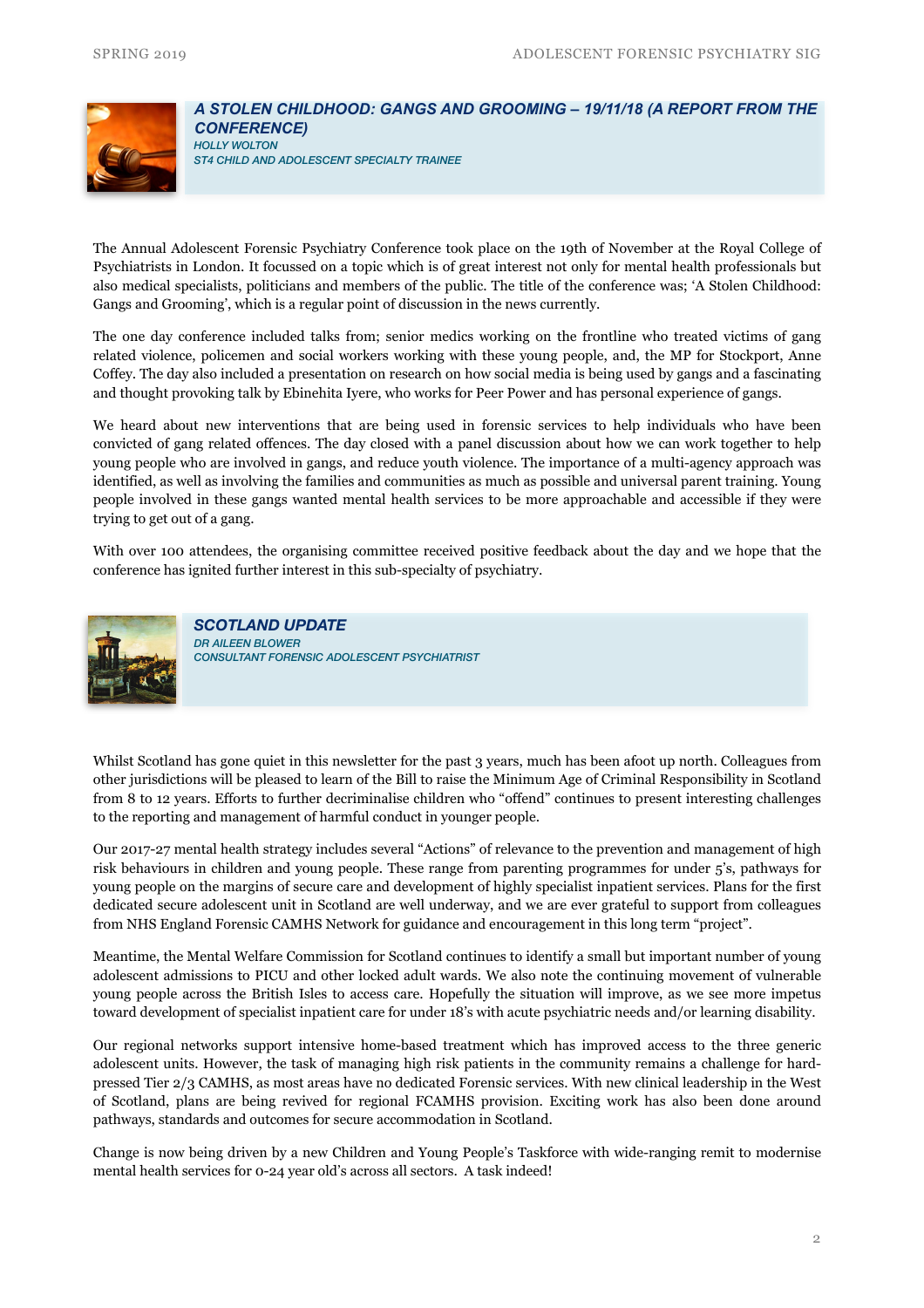Hopefully fresh services will attract new recruits, and our education leaders have achieved a lot to develop the speciality higher training programme in Scotland. This includes reviving dual training in Forensic Child & Adolescent Psychiatry.

Like all AFPSIG members, Scottish CAMHS psychiatrists are kept busy with service development work in addition to demanding "day jobs". This ancient medical skill was noted by our Mary Queen of Scots (1542 – 87): Just the actual physical ability to hold four instruments simultaneously and do some of the things that Vivien was able to do is mind blowing to any surgeon.



*WALES UPDATE DR JULIE WITHECOMB CONSULTANT FORENSIC ADOLESCENT PSYCHIATRIST FACTS WALES* 

Wales has had a national community Forensic Adolescent service for more than 10 years. The service has seen huge changes over the decade and, in the context of a strategic review, is potentially on the brink of further expansion and development.

The 'core FACTS', set up to support CAMHS by means of direct risk assessment of a small number of young people, continues to provide a service from dual centres in South and North Wales – although our population is small, there are significant geographical challenges in managing cases and a team across the country.

Over the last 4 years, FACTS has been developing an in-reach service to provide for the young offenders detained in Parc prison. Although the number of young people detained there is decreasing, challenges remain such as working across the legislative boundary with England and aiming to provide a more trauma and attachment informed service from prison officers as well as health staff.

Our most exciting current area of work, though, is the Enhanced Case Management project through which we are developing, with YJB Cymru, a model of psychological consultation to Youth Offending Services; the second clinical phase of this has just been completed and will be subject to independent review. We are hoping that this will be rolled out nationally across Wales in the next 12-18 months.



*WORKING IN NEW ZEALAND AS AN ADOLESCENT FORENSIC PSYCHIATRIST CONSULTANT IN ADOLESCENT FORENSIC PSYCHIATRY AND ASSISTANT PROFESSOR AT THE UNIVERSITY OF NOTTINGHAM | NGA TAIOHI AND HIKITIA | MENTAL HEALTH, ADDICTIONS & INTELLECTUAL DISABILITY SERVICE | TE-UPOKO-ME-TE-KARU-O-TE-IKA*

## *"It's the same but different"*

I've been working in the national adolescent forensic inpatient service in New Zealand for the past year and thought I'd reflect a little for the UK Newsletter. So – I'll tell you a bit about our service, rather than reflecting on the 28 hour flight from the UK with 2 children aged 1 and 0 respectively (actually not as bad as it sounds). Here in NZ, we have 10 secure beds (mixed gender) for children with mental disorders and 8 secure beds (mixed gender) for children with intellectual disabilities, covering the whole of New Zealand (population about 5 million). What you might expect, and you'd be correct to expect this, is that there are broadly similar mechanisms for getting people into hospital from the community, from courts and from prisons. There is a Mental Health Act and also an Intellectual Disability Compulsory Care and Rehabilitation Act. There is a welfare system free to all, and one branch specifically for children ("Oranga Tamariki"), who have their own Act. Everyone uses the SAVRY. We drive on the left and the sun rises and sets each day, albeit 12 hours earlier than in the UK.

There are 4 Youth Justice and 4 Care and Protection Residences providing 20-30 beds each (which are like LASCHs with YJ beds or welfare beds respectively), and are run by NZ children's social services. We don't have any YOIs or STCs as the YJ Residences meet that need. There are adolescent forensic community teams, we have Youth Offending Teams, and there are a number of NGOs that provide services for young offenders with mental health problems, purchased by the 20 District Health Boards in New Zealand. The country is well-known for its friendly "can-do"